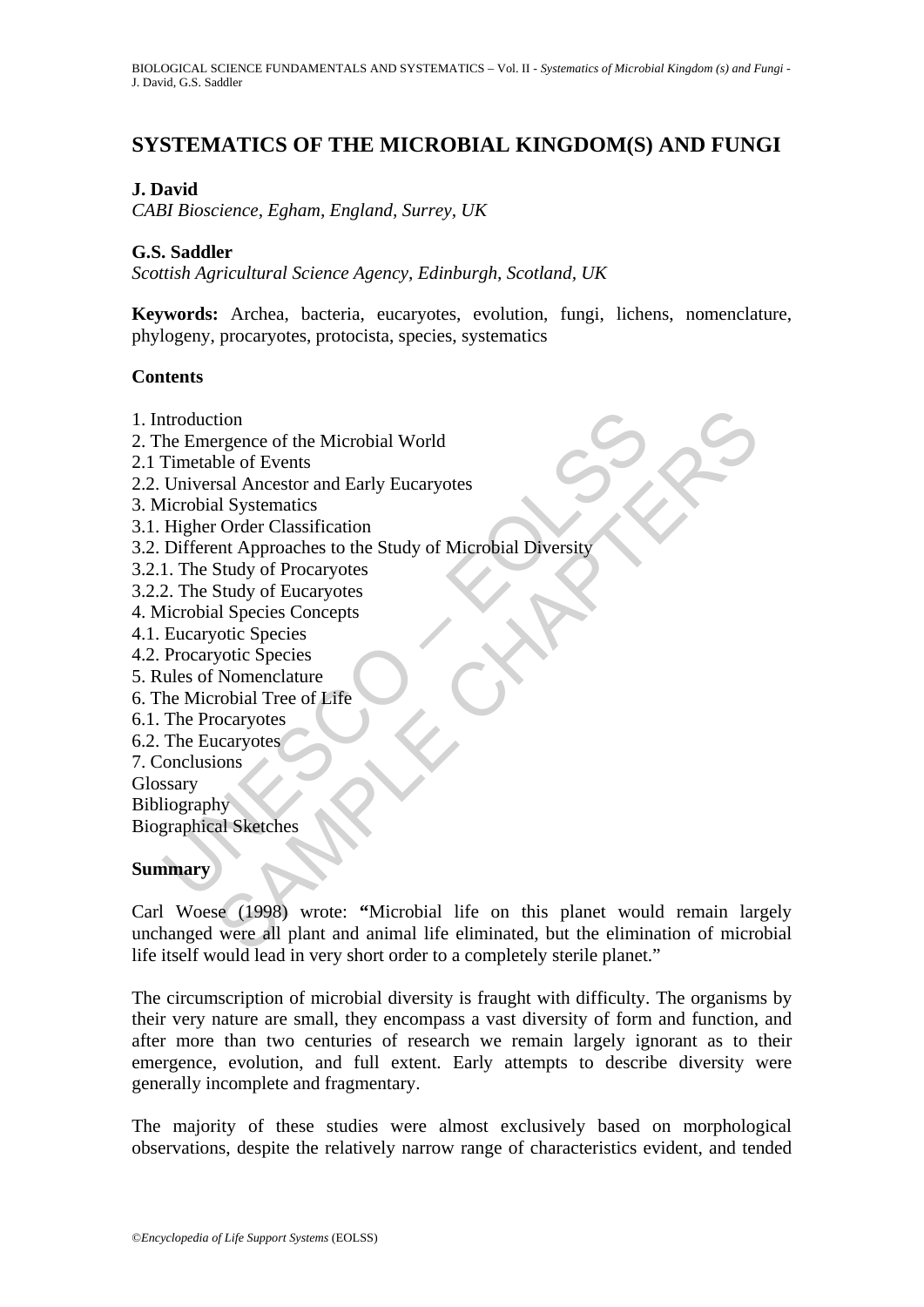BIOLOGICAL SCIENCE FUNDAMENTALS AND SYSTEMATICS – Vol. II - *Systematics of Microbial Kingdom (s) and Fungi* - J. David, G.S. Saddler

to focus on individual microbial groups in isolation. Advances in technology, biochemistry, microbial physiology, and electron microscopy enabled us to refine our views, but it was possibly not until the introduction of nucleic acid sequencing methods that the broad sweep of microbial diversity could begin to be assessed and its evolution inferred.

In particular the use of small subunit ribosomal DNA data provided a means by which it was possible for the first time to study all microorganisms. This method has been instrumental in changing our view of the major divisions of life on Earth and in providing insights as to how they came about. In the future it is likely that the increasing quantity of complete genome sequence information derived from microorganisms may lead to refinements, if not a wholesale reevaluation of our views on microbial diversity and evolution.

It is only through analysis of these data that we will be able to assess the true impact and extent of genetic exchange between microorganisms and whether the current linear, step-wise view of microbial diversification should be replaced with a more net-like structure underpinning this process.

### **1. Introduction**

In the late seventeenth century, Antonie van Leeuwenhoek constructed one of the earliest microscopes by grinding glass to create a magnifying lens, and with the creation of this tool the study of microbial life began. Since then our understanding of the diversity and the contribution that microorganisms have made, and continue to make, to life on Earth, has grown steadily.

only through analysis of these data that we will be able to assess ant of genetic exchange between microorganisms and whether -wise view of microbial diversification should be replaced wit<br>curre underpinning this process.<br> The move and the set at that we will be able to assess the true impact<br>genetic exchange between microorganisms and whether the current line<br>view of microbial diversification should be replaced with a more net-<br>meterprinnin Yet despite their importance and the advances made particularly during the twentieth century we still know relatively little about the extent and diversity of microbial life on Earth. Estimates suggest that fewer than 2% of all microorganisms have been identified, and we possess detailed knowledge on fewer still. Further, their overall significance and distribution have tended to be overlooked, even by many biologists, yet recent studies have estimated that procaryotes alone constitute more than half of the biomass on Earth.

Microorganisms play a vital role in every aspect of life on our planet. The wide diversity in microbial form and function ensures that microorganisms are ubiquitous in all environments able to sustain life. They are frequently the only form of life able to survive and grow in some of the Earth's most inhospitable habitats with respect to extremes of heat, salt, pressure, and water and nutrient availability (see Figure 1).

Microorganisms encompass a wide range of metabolic activities and frequently exhibit unique characteristics not found in other life forms, for example the ability to fix nitrogen (the conversion of nitrogen gas to ammonia, a vital step in the nitrogen cycle). Not only do microorganisms thrive on an incredible array of energy sources ranging from sunlight to iron, but also some possess the ability to switch their metabolism to survive changing conditions, for example members of the bacterial family *Chromatiaceae* (purple sulphur bacteria) photosynthesize during the day but at night live as heterotrophs.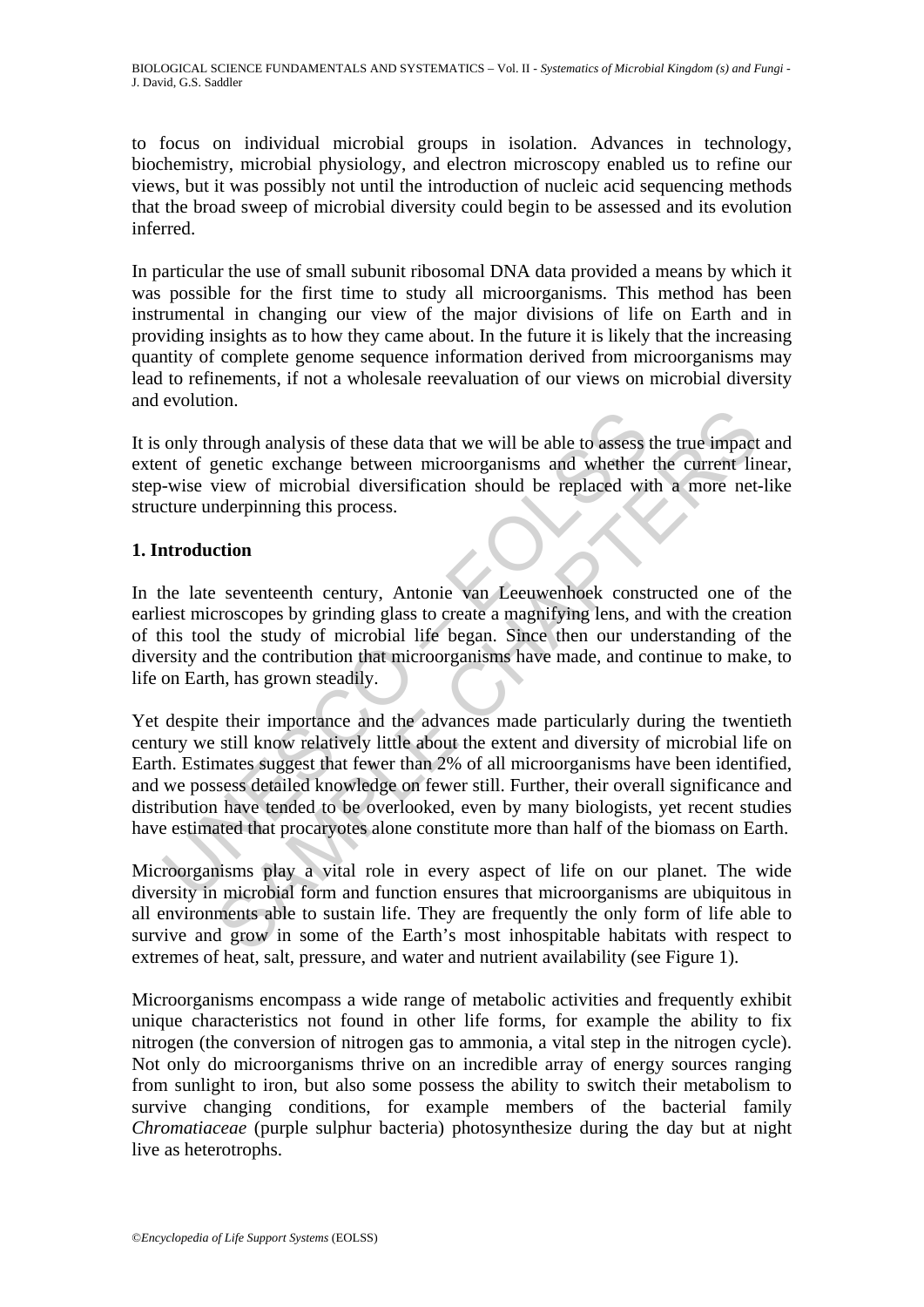BIOLOGICAL SCIENCE FUNDAMENTALS AND SYSTEMATICS – Vol. II - *Systematics of Microbial Kingdom (s) and Fungi* - J. David, G.S. Saddler



Figure 1. Hot springs at Yellowstone National Park, Montana, US. Microbial forms of life are the only extant organisms found in this near boiling water (produced with permission of CABI Bioscience, UK)

# **2. The Emergence of the Microbial World**

#### **2.1 Timetable of Events**

It has long been recognized that microorganisms are the foundation of the biosphere. Microbial life has been present for approximately 4000 million years to 3500 million years of the Earth's 4500-million-year history. The common ancestor, or root to the tree of life, was likely to have been a procaryote from which the bacterial, archaeal, and eucaryotic Domains have arisen. It is a commonly held view that procaryotic, anaerobic, thermophiles were most likely the earliest forms of life as this adaptation appears in what are thought to be the most ancient form of extant life, and this scenario would accord with our knowledge of the atmosphere and temperature of the early Earth. Microfossil evidence positively indicates that cyanobacteria-like organisms, which may have been photosynthetic and oxygen producing, were present as early as 3800 million years before present (MYBP). Between 2800 MYBP and 2000 MYBP, largely through the actions of photosynthetic bacteria, oxygen began to accumulate in the Earth's atmosphere. Between 2000 MYBP and 1500 MYBP early eucaryotes emerged, and evidence of their presence has been found in rocks from about 1400 million years onward. It is assumed that they developed in the oxygenic atmosphere, evolving as a result of procaryotic metabolism.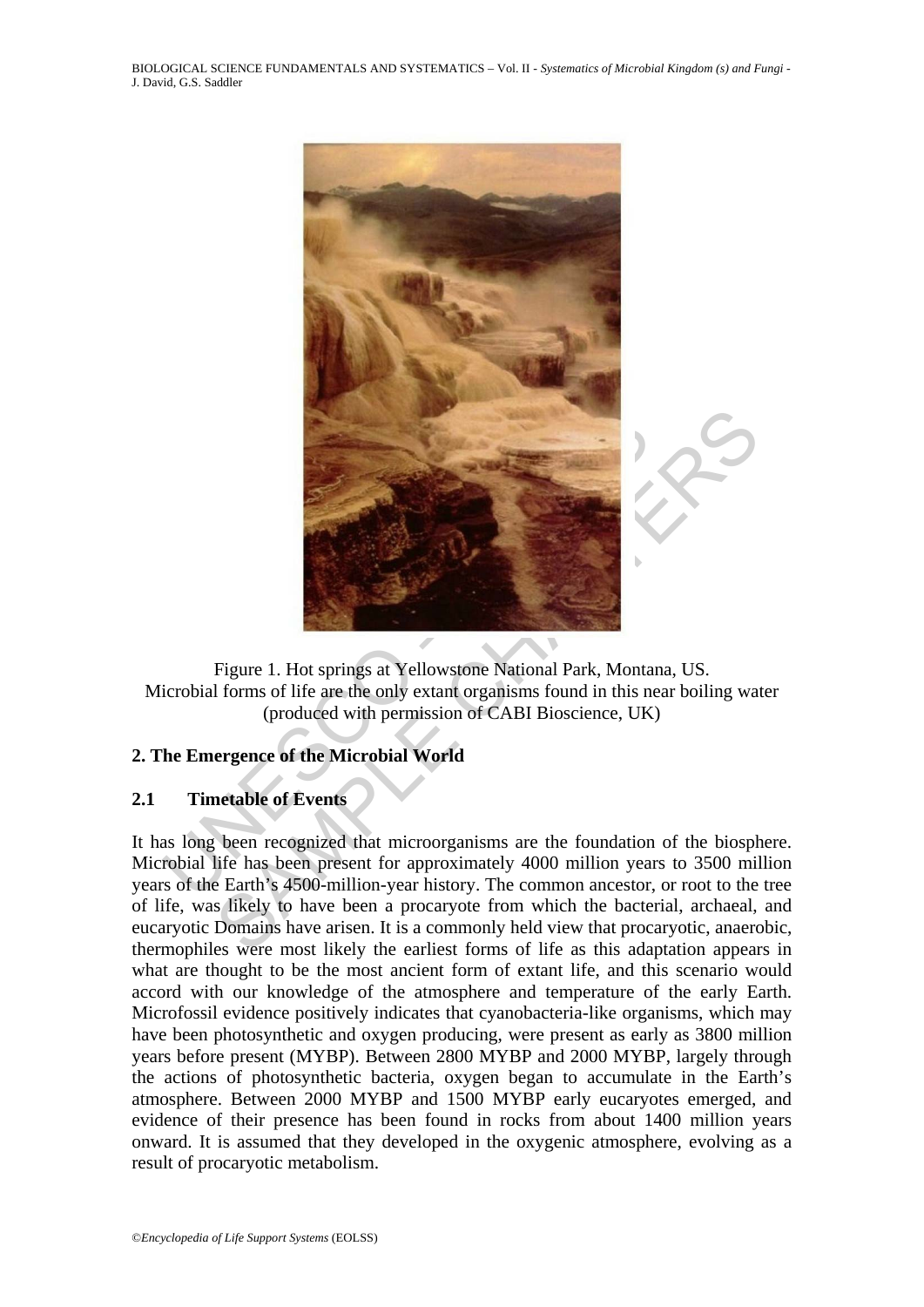| <b>Domain: BACTERIA</b> |                                                                |
|-------------------------|----------------------------------------------------------------|
| Phylum I:               | Aquificae (5 genera)                                           |
| Phylum II:              | Thermotogae (5 genera)                                         |
| Phylum III:             | Thermodesulfobacteria (1 genus)                                |
| Phylum IV:              | "Deinococcus-Thermus" (3 genera)                               |
| Phylum V:               | Chrysiogenetes (1 genus)                                       |
| Phylum VI:              | Chloroflexi (5 genera)                                         |
| Phylum VII:             | Thermomicrobia (1 genus)                                       |
| Phylum VIII:            | Nitrospira (4 genera)                                          |
| Phylum IX:              | Deferribacteres (5 genera)                                     |
| Phylum X:               | Cyanobacteria (57 genera)                                      |
| Phylum XI:              | Chlorobi (5 genera)                                            |
| Phylum XII:             | Proteobacteria (432 genera)                                    |
| Phylum XIII:            | Firmicutes (184 genera)                                        |
| Phylum XIV:             | Actinobacteria (138 genera)                                    |
| Phylum XV:              | Planctomycetes (4 genera)                                      |
| Phylum XVI:             | Chlamydiae<br>$(5 \text{ genera})$                             |
| Phylum XVII:            | Spirochaetes (13 genera)                                       |
| Phylum XVIII:           | Fibrobacteres (1 genus)                                        |
| Phylum XIX:             | Acidobacteria (3 genera)                                       |
| Phylum XX:              | Bacteroidetes (53 genera)                                      |
| Phylum XXI:             | Fusobacteria (7 genera)                                        |
| Phylum XXII:            | Verrucomicrobia (3 genera)                                     |
| Phylum XXIII:           | Dictyoglomus (1 genus)                                         |
| <b>Domain: ARCHAEA:</b> |                                                                |
| Phylum I:               | Crenarchaeota (22 genera)                                      |
| Phylum II:              | Euryarchaeota (48 genera)                                      |
| Phylum III:             | Korarchaeota                                                   |
| <b>Domain: EUKARYA</b>  |                                                                |
|                         | Rankless lineage: Opisthokonta-Platycristate mitochondria, one |
|                         | flagellum positioned at the rear of the cell.                  |
|                         | Kingdom: Fungi (see Systematics of Fungi) + Microsporidia (no  |
| mitochondria)           |                                                                |
|                         | Kingdom: Metazoa (animals)                                     |
|                         | Taxa incertae sedis: Choanoflagellates; Ichthyosporea (DRIPs)  |
|                         | clade); Nuclearids; Corallochytrium.                           |
|                         |                                                                |

#### **Domain: ARCHAEA:**

| Phylum I:   | Crenarchaeota (22 genera) |
|-------------|---------------------------|
| Phylum II:  | Euryarchaeota (48 genera) |
| Phylum III: | Korarchaeota              |

# **Domain: EUKARYA**

 Rankless lineage: *Chromalveolata*—Tubulocristate mitochondria Kingdom: **Chromista** ("Stramenopiles"/Heterokonts) (diatoms, various unicellular algal groups—Xanthophyceae, Chrysophyceae, Eustigmatophyceae—macroalgal/seaweed Phaeophyceae; "pseudofungi"—oomycetes, hyphochytriomycetes and the labyrinthulids (slime net fungi); the "protozoan" bisoecids, and recently added the opalinids, which lack the tinsel flagellum but share many other characteristics; also included is the human/mamalian pathogen, *Blastocystis*)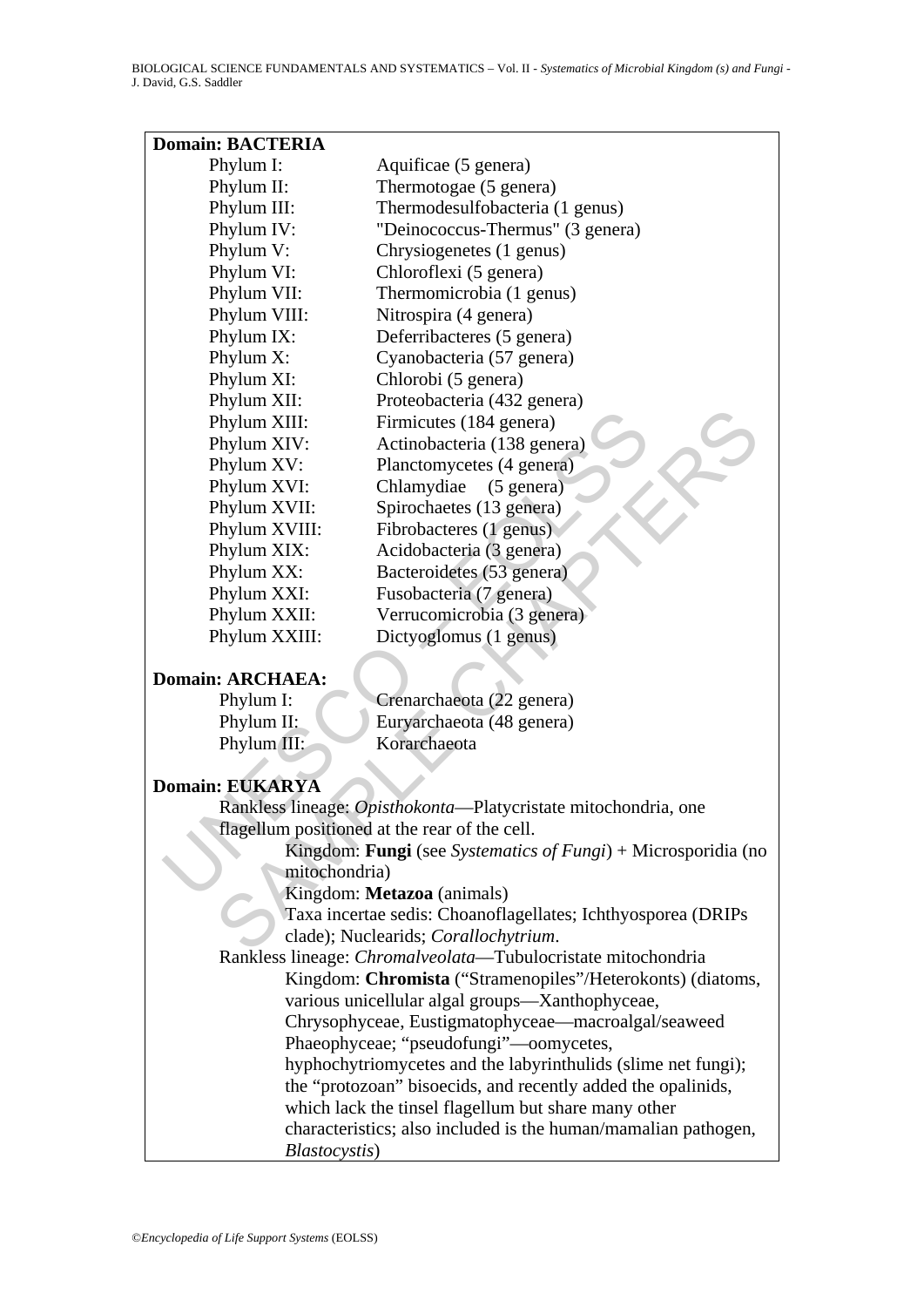|                                                                                       | Kingdom: Alveolata (incl. Dinoflagellates, apicomplexans and<br>ciliates [and <i>Perkinsus</i> ]) |  |  |  |
|---------------------------------------------------------------------------------------|---------------------------------------------------------------------------------------------------|--|--|--|
|                                                                                       | Taxon incertae sedis: Cryptista (cryptomonads or cryptophytes)                                    |  |  |  |
|                                                                                       | Rankless lineage: Euphyta-Platycristate mitochondria; flagellum, when                             |  |  |  |
|                                                                                       | present, anterior.                                                                                |  |  |  |
|                                                                                       | Kingdom: Plantae—unicellular algal groups, including the                                          |  |  |  |
|                                                                                       | pathogenic Prototheca which has lost its chloroplasts as well as                                  |  |  |  |
|                                                                                       | the multicellular plants.                                                                         |  |  |  |
|                                                                                       | Kingdom: Biliphyta-red algae, glaucophytes.                                                       |  |  |  |
|                                                                                       | Paraphyletic lineage: Protozoa                                                                    |  |  |  |
|                                                                                       | Amoebozoa-Ramicristate mitochondria. amoeboid                                                     |  |  |  |
|                                                                                       | groups, slime moulds and dictyostelids                                                            |  |  |  |
|                                                                                       | Discicristata-Heterolobosea (Acrasid slime moulds                                                 |  |  |  |
|                                                                                       | and amoeboflagellates), Percolomonads, Euglenids &                                                |  |  |  |
|                                                                                       | Kinetoplastids (incl. Trypanosoma).                                                               |  |  |  |
|                                                                                       | Cercozoa - Plasmodiophorids, chlorarachnids,                                                      |  |  |  |
|                                                                                       | sarcomonads.                                                                                      |  |  |  |
|                                                                                       | Deeper branching groups:                                                                          |  |  |  |
|                                                                                       | Phylum: Metamonada (Diplomonads e.g. Giardia,                                                     |  |  |  |
|                                                                                       | Hexamita)                                                                                         |  |  |  |
|                                                                                       | Phylum: Parabasalia (e.g., Trichomonas)                                                           |  |  |  |
|                                                                                       | Phylum: Archamoebae—amitochondrial amoebae (e.g.                                                  |  |  |  |
|                                                                                       | Pelomyxa).                                                                                        |  |  |  |
|                                                                                       | These are the major lineages, many more lineages which have not, as yet, been                     |  |  |  |
|                                                                                       | sequenced are unassigned to a major lineage.                                                      |  |  |  |
|                                                                                       |                                                                                                   |  |  |  |
|                                                                                       | Table 1. Domains of Bacteria, Archaea, and Eukarya                                                |  |  |  |
|                                                                                       |                                                                                                   |  |  |  |
|                                                                                       | By about 650 MYBP multicellular organisms are thought to have arisen. The fir                     |  |  |  |
|                                                                                       | nambiguous fossil record of fungi is dated back to the Ordovician period, 460 MYB                 |  |  |  |
|                                                                                       | nd molecular clock dating implies that the lineage may be even older still. Prote                 |  |  |  |
|                                                                                       | equence analyses indicate that major fungal lineages were most probably present abo               |  |  |  |
|                                                                                       | 000 MYBP. Land plants appeared by 450 MYBP, and fungi have been implicated                        |  |  |  |
|                                                                                       | neir colonization during the Silurian (440 MYBP to 410 MYBP). It has been propose                 |  |  |  |
| nat mycorrhizal associations of fungi and primitive green plants (Rhyniophyte         |                                                                                                   |  |  |  |
| nabled these plants to improve uptake of nutrients and water from the soil, which the |                                                                                                   |  |  |  |
| ould only just be forming. Dinoflagellates, based on ultrastructural data and molecul |                                                                                                   |  |  |  |
|                                                                                       | hylogeny, are thought to have originated in the Neoproterozoic (500 MYBP to 90                    |  |  |  |
|                                                                                       |                                                                                                   |  |  |  |

# Table 1. Domains of Bacteria, Archaea, and Eukarya

By about 650 MYBP multicellular organisms are thought to have arisen. The first unambiguous fossil record of fungi is dated back to the Ordovician period, 460 MYBP, and molecular clock dating implies that the lineage may be even older still. Protein sequence analyses indicate that major fungal lineages were most probably present about 1000 MYBP. Land plants appeared by 450 MYBP, and fungi have been implicated in their colonization during the Silurian (440 MYBP to 410 MYBP). It has been proposed that mycorrhizal associations of fungi and primitive green plants (Rhyniophytes) enabled these plants to improve uptake of nutrients and water from the soil, which then would only just be forming. Dinoflagellates, based on ultrastructural data and molecular phylogeny, are thought to have originated in the Neoproterozoic (500 MYBP to 900 MYBP), yet organisms classified as ancestors of dinoflagellate date only to the Middle Triassic (circa 240 MYBP). Examination of dinoflagellate-specific biological markers (dinosteranes and 4-methyl-24-ethylcholestane) in concentrated microfossils with known morphology identified ancient dinoflagellate ancestors from the Early Cambrian (~520 MYBP). The first mammals appeared only relatively recently, between 200 million years and 100 million years before present along with flowering plants that are thought to have arisen in the late Jurassic—early Cretaceous period, about 140 MYBP. Controversial claims of the ability to revive bacteria from very old material have been laid. Spores contained within a 250 million year old salt crystal have been successfully cultured, as have bacteria from the intact carcass of a bee trapped in 25-million-year-old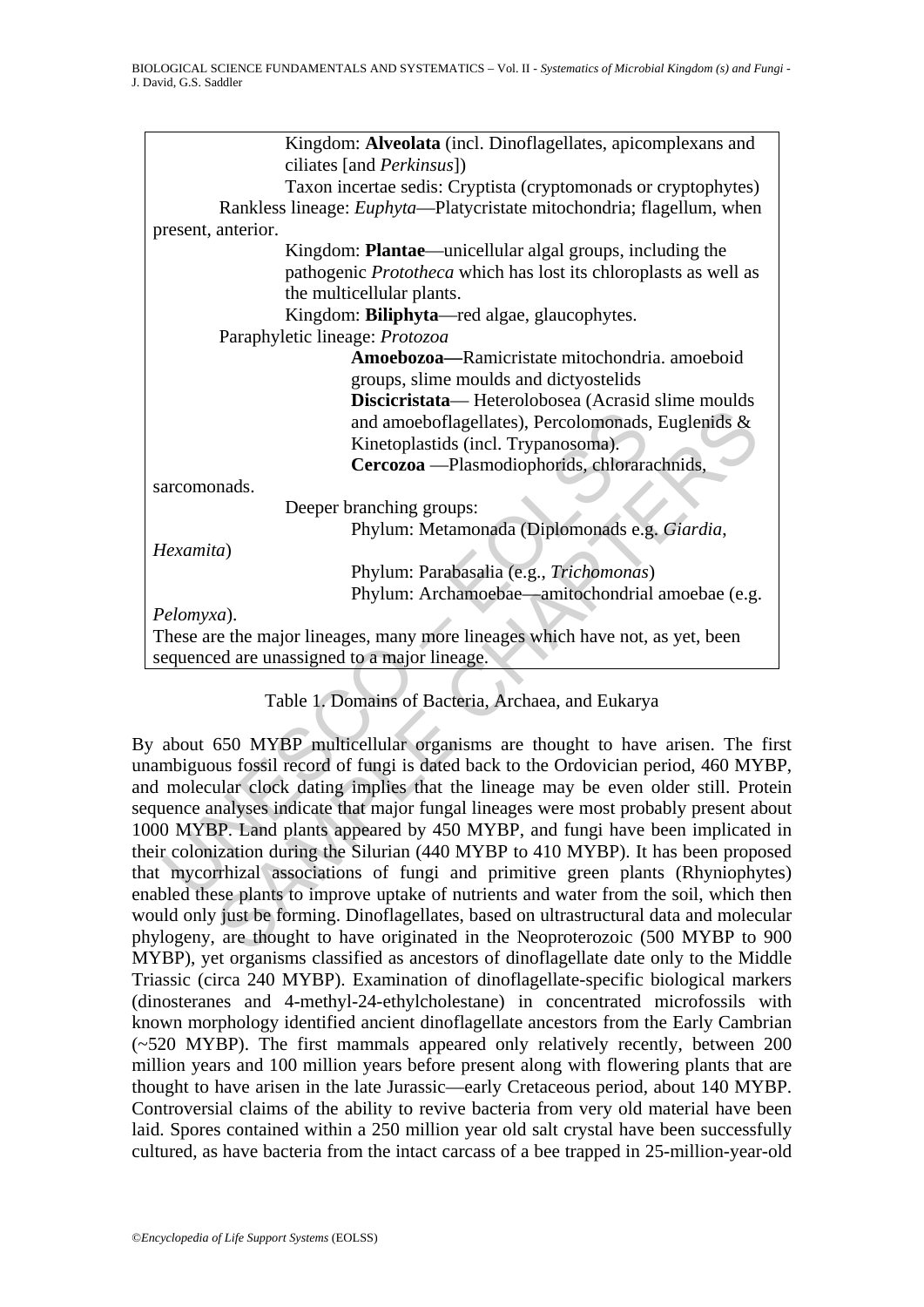to 30-million-year-old amber.

# **2.2. Universal Ancestor and Early Eucaryotes**

Much speculation exists as to the nature of the earliest form of life, but as described previously, it is likely that it was a procaryote, able to grow in the absence of oxygen at very high temperatures. Increasingly a consensus is emerging that such primitive cellular life-forms may have comprised simple, cell-like structures that also possessed the ability to exchange genetic material. It is thought that the latter attribute may have been one of the principal forces driving on the early diversification of life. Much work has been devoted toward determining the processes by which eucaryotic cells arose. There is broad agreement that this probably occurred approximately 2000 million years before present, most likely from a symbiosis between different procaryotic ancestors. At least three procaryotic components can be traced by comparing molecules in extant procaryotes and eucaryotes. These components are the mitochondria (derived most likely from an early example of the bacterial phylum, *Proteobacteria*), the plastids (from Cyanobacteria), and the nucleocytoplasmic component (from Archaea). The diversity of mitochondrial cristae among eucaryotes may give an insight into some major lineages of evolution.

t three procaryotic components can be traced by comparing m<br>aryotes and eucaryotes. These components are the mitochonc<br>ly from an early example of the bacterial phylum, *Proteobacic*<br>m Cyanobacteria), and the nucleocytopla means an energy standary of the backeting molecules in expectation procaryotic components can be traced by comparing molecules in ex<br>and eucaryotes. These components are the mitoehondria (derived n an early example of the Essentially there are four main forms; flat (platycristate), tubular (tubulocristate), disc (discicristate), and branched (ramicristate). It now seems that organisms basal in a lineage may show some plasticity in the form of the cristae. An example of this is provided by the ichthyosporeans, basal to the animal and fungal lineage, which have both tubular and flat cristae. The discicristate form is probably the most primitive. Unlike the mitochondria, the acquisition of photosynthesis has occurred repeatedly, and its subsequent loss is not infrequent either. The initial endosymbiosis of a cyanobacterium or prochlorophyte procaryote took place in the chromist, green plant, rhodophyte, and a number of smaller lineages. Subsequently photosynthetic eucaryotes themselves have been endosymbiosed to give rise to other photosynthetic groups such as the dinoflagellates and the euglenids. Evidence for this can be found in the multiple membrane layers surrounding the plastids and occasionally the vestigial nuclear bodies found in the plastids. Other features in eucaryotic cells, for example the cytoskeleton and the membrane-bounded gas vacuoles used for flotation and magnetosomes, have been suggested to be of procaryotic descent. The magnetosome allows cells to orient in the Earth's magnetic field and are similar in size and shape to those found in the brains of bees, homing pigeons, and salmon. It would appear therefore, that some eucaryotic organelles have been directly inherited from procaryotic predecessors without extensive modification. Meanwhile, others may have arisen from intact endosymbiotic bacteria in a degenerative process that resulted in extensive loss of genetic material and transfer of much of the remaining DNA to the eucaryotic nucleus.

# **3. Microbial Systematics**

The study of the Earth's natural history, the description of its diversity and evolutionary pathway, is built on Systematics. This scientific discipline is reliant on diverse types of data on organisms to produce classifications that are logical, robust, and attempt to reflect evolution. The process is crucial, not only because it provides the means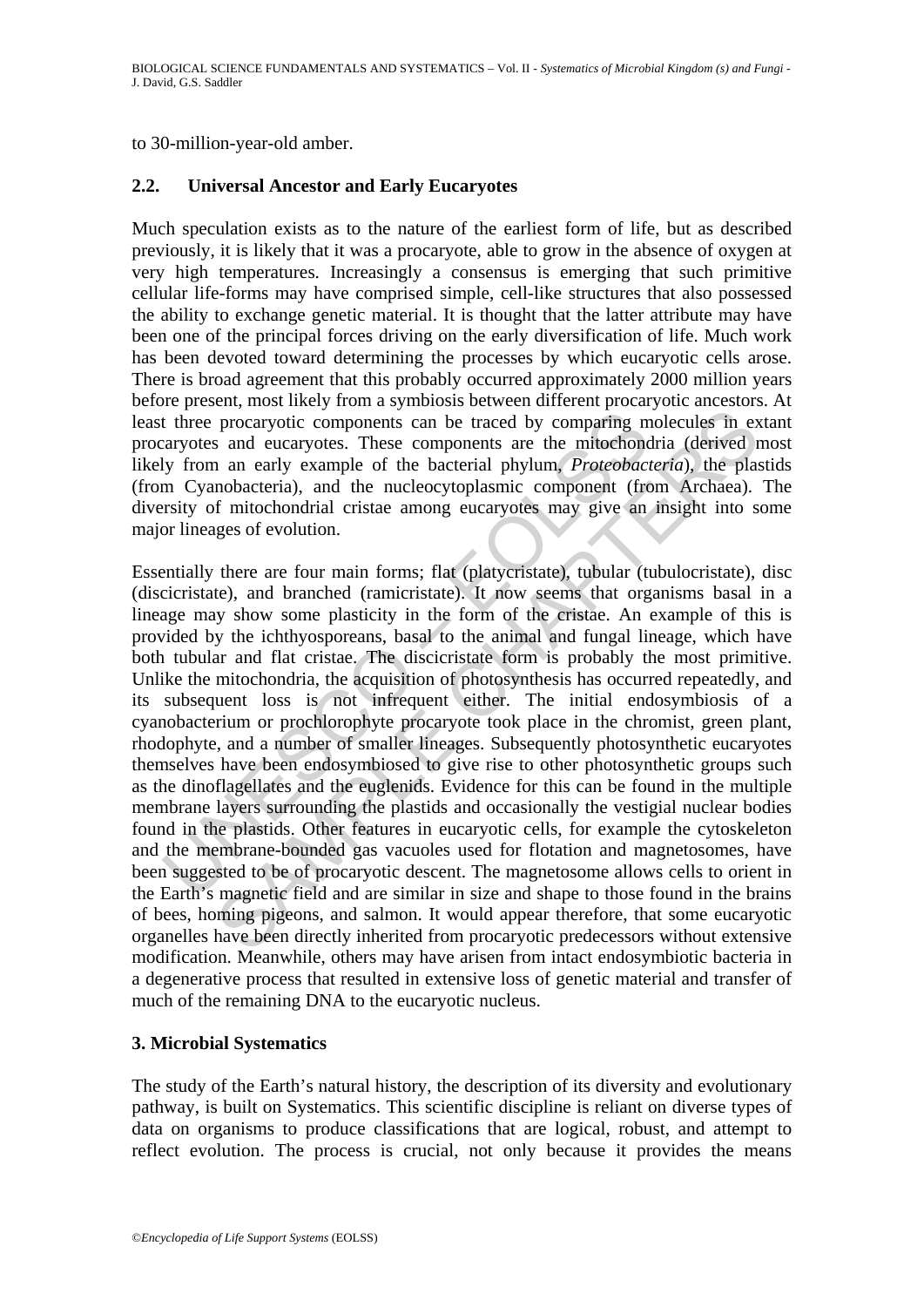subsequently to identify organisms, but also because it provides a basic framework around which an organism's biology can be studied further.

# **3.1. Higher Order Classification**

mera) had been put forward as had one for the unicellular anima<br>tista. The recognition of the fungi as a separate kingdom, althouges, really was not accepted until the proposals of Whittaker for<br>em of life, the kingdoms be Classification of life on Earth at the highest level was traditionally based on the twokingdom concept, animals (*Animalia*) and plants (*Plantae*), and reflected a basic difference not only in motility but also in nutrition. Only a few cases could be considered ambiguous, such as the sessile sponges and corals, or the motile but undoubtedly photosynthetic unicellular *Euglena*. As more came to be known about the diversity of life, particularly among the unicellular or microscopic forms, such a simplistic division was no longer workable and further higher level groupings were proposed. By the end of the nineteenth century, a separate kingdom for bacteria (*Monera*) had been put forward as had one for the unicellular animals, the *Protozoa* or *Protista*. The recognition of the fungi as a separate kingdom, although proposed several times, really was not accepted until the proposals of Whittaker for the five kingdom system of life, the kingdoms being animals, plants, fungi, protests, and bacteria. Kingdoms were defined by a combination of morphological, nutritional, and biological characteristics. Further techniques such as in electron microscopy in the discovery of the details of cell structure; in biochemistry in understanding metabolic pathways and differences in cell chemistry and physiology; and in the impact of molecular data, the study of genetic material of organisms, were to identify new characteristics. The impact of the latter technology has been greatest in the study of procaryotic diversity, but developments from this area have begun to change our perceptions as to how all life on the planet arose and how we logically group organisms.

Ey are out of the minivalent potation, a separate including minimals, the *Protozo*<br>and been put forward as had one for the unicellular animals, the *Protozo*<br>he recognition of the fingi as a separate kingdom, although pr For many years our view of higher-order, procaryotic diversity and evolution was hazy, and early treatments of this subject were largely philosophical in nature. Although differences between procaryotes and eucaryotes had long been recognized, this dichotomous view of life was not formalized until the late 1930s. Initially, procaryotes were largely defined on the absence of key characters; however, the definition was refined with advances in biochemistry and cell biology, which allowed for a more objective definition of procaryotes. Although the eucaryotes occupied four of Whittaker's kingdoms and the procaryotes the remaining one, it should be recognized that the difference between eucaryotes and procaryotes was entirely based on differences in cellular organization and structure. As a consequence, some have argued that the classification was artificial and did not reflect phylogeny. The challenge to the five kingdoms and the eucaryote/procaryote view of life came in the late 1970s when the groundbreaking work of Carl Woese and colleagues offered an alternative viewpoint.

In essence these studies, based on a molecular approach, in particular the study of the small subunit of ribosomal RNA (rRNA), challenged the dichotomous view and provided a tool by which to measure diversity. The debate over the significance of this characteristic and how it should be interpreted continues. One thing is certain however: Woese's approach enabled, for the first time, the comparison of "like with like" and as such provided a tool which could be applied to all cellular life forms, both procaryotic and eucaryotic. This represented a major advance over the traditional approaches to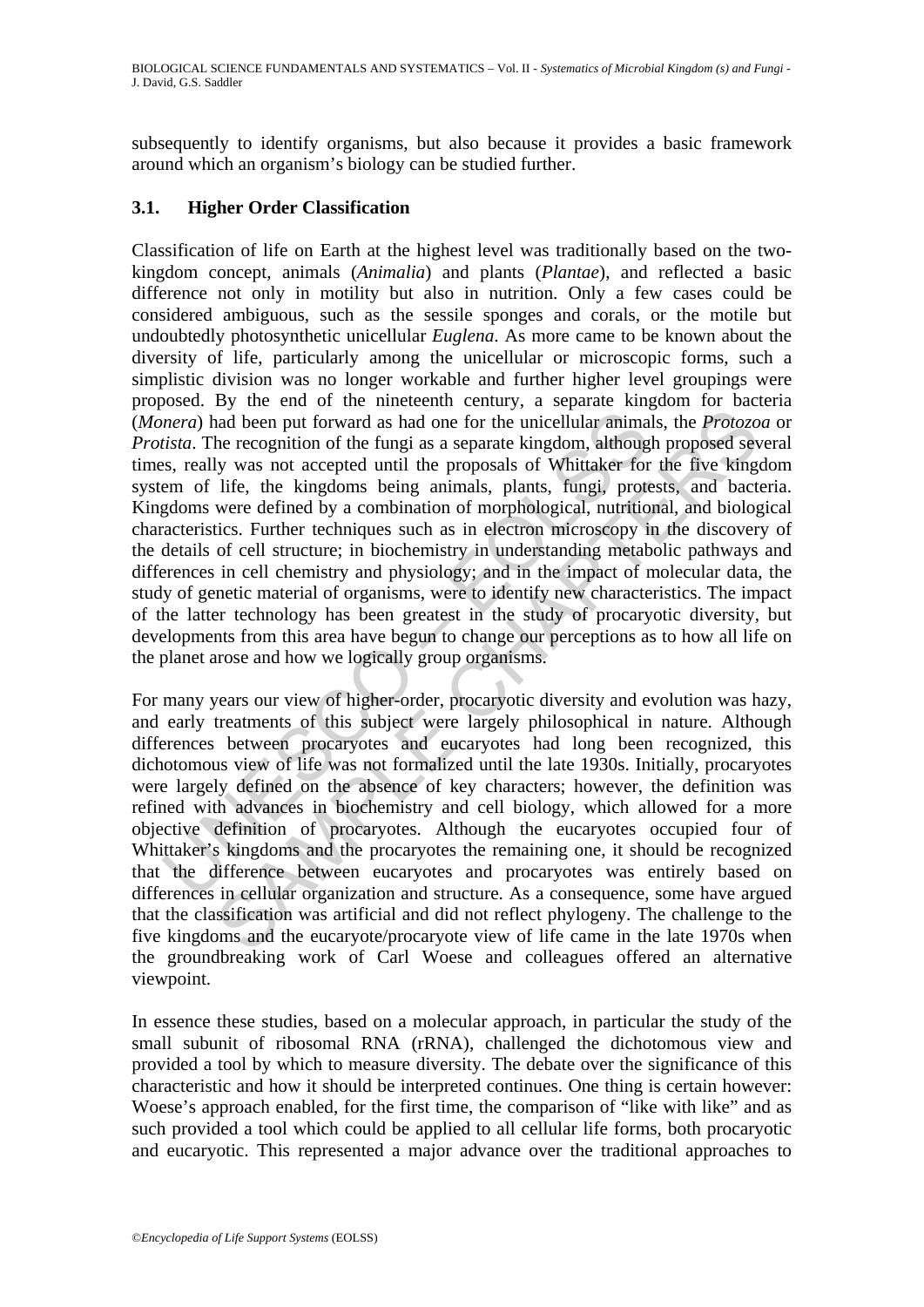tracing evolutionary events that are reliant on form and function, which are known to be discontinuously distributed throughout the microbial world. Further, genes such as rRNA which perform vital cellular functions are thought more likely to be conserved through time, thus they provide a stable place from which to describe all of life's diversity and project its phylogeny. Using this method, Woese put forward the view that life on Earth falls into three primary lines of evolutionary descent, or Domains, two of which are procaryotic in nature, Archaea and Bacteria; and one eucaryotic, Eucarya.

These Domains, above the traditional level of Kingdoms, are thought to have diverged from one another a long time ago, presumably from an extinct or as yet undiscovered ancestral line or lines. Archaea and Eucarya seem to have arisen from a common line more recently than the divergence of these two groups from the bacteria, although this latter view has been challenged. One thing is certain, however: This phylogenetic framework (see Figure 2) not only provides a partial roadmap for the evolution of microbial life, but it also opens up a whole new conceptual approach to the study and description of microbial diversity.



Figure 2. The basal universal phylogenetic tree inferred from comparative analyses of rRNA sequences (from C.E. Woese, 2000)

In parallel to the changing scientific methodology used to study the diversification of microbial life, a radical change in the mathematical methodology of systematics has also occurred: vague assessments of similarity and speculative "trees" were refined through the greater rigor of numerical or phenetic approaches and subsequently through cladistics. The latter has been especially significant in the interpretation of molecular data. As a consequence of these improvements, it has reaffirmed the view that microorganisms are polyphyletic and that other than similarities in scale this is an incredibly diverse, if artificial, group.

-

- -

> TO ACCESS ALL THE **23 PAGES** OF THIS CHAPTER, Visit[: http://www.eolss.net/Eolss-sampleAllChapter.aspx](https://www.eolss.net/ebooklib/sc_cart.aspx?File=E6-71-05)